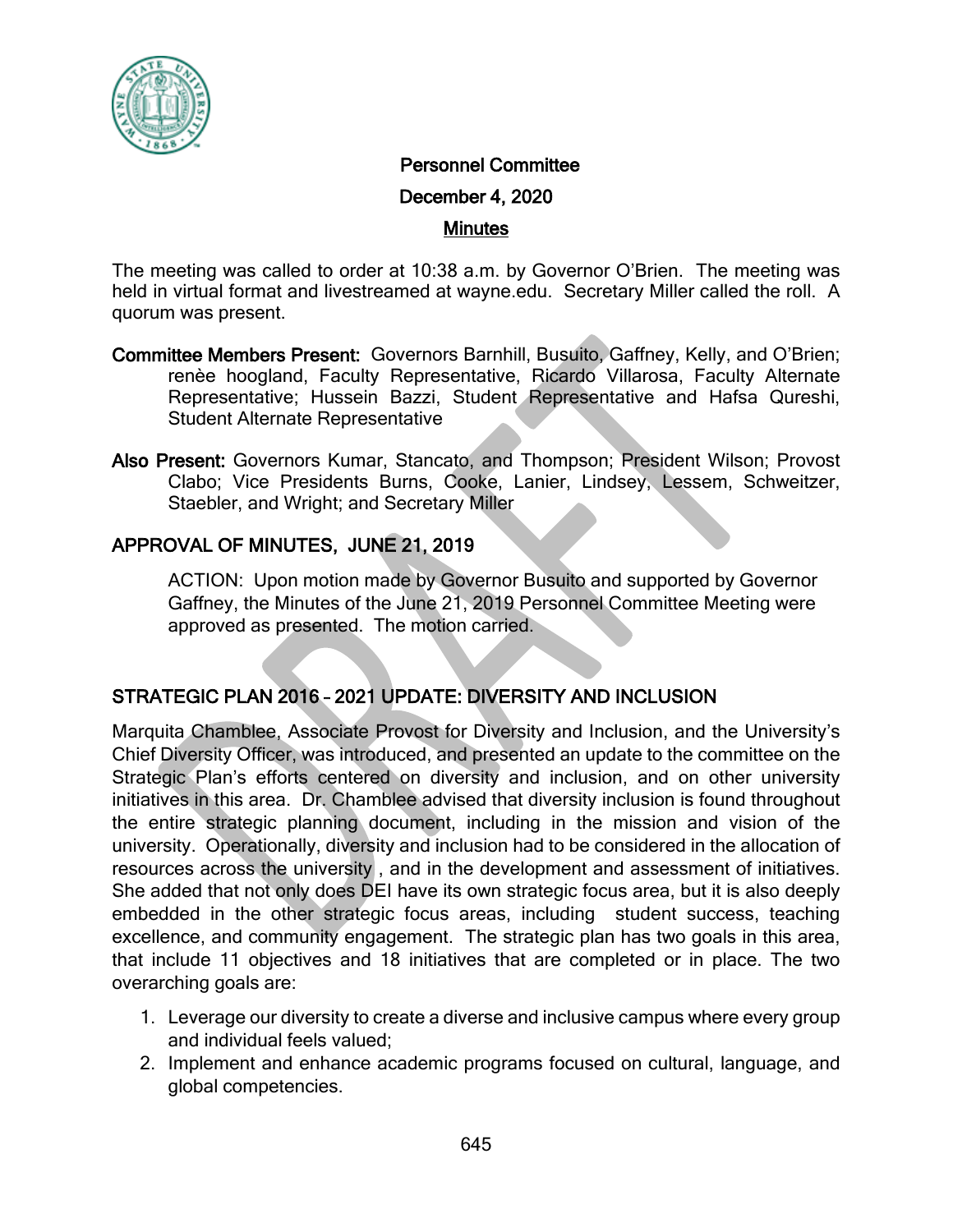Creating a sense of community has been a really important goal. Learning communities and engagement groups have been important tools to help build a sense of belonging for everyone in our community. Examples of some of these groups include employee engagement groups, the Black Faculty and Staff association, the Latinx Faculty and Staff Association, and QWSU, which is the LGBTQ Faculty and Staff Association. These groups allow individuals with common cultural identities to come together and provide information and support to one another and to our students. To celebrate an increased understanding and awareness of DEI, the Champions of Diversity and Inclusion awards were created to recognize and honor members of our university community, to spotlight some of the good work that people are doing across campus to support DEI. In terms of recruitment strategies, the PhD pipeline project was created, in collaboration with the Office of Institutional Research and the Office of Equal Opportunity. The project tracks institutions across the country that are producing PhDs, by gender and race, which helps to assist in recruiting underrepresented faculty.

In terms of the second goal, to implement an enhanced academic program focused on cultural language and global competencies, Dr. Chamblee advised that there are a number of initiatives underway. In terms of international initiatives, these programs include study abroad, engagement with faculty partners and institutions around the world and providing other international opportunities for engagement within the global community. These will be the topic of a future report from the Office of Educational Outreach and International Programs. In terms of domestic initiatives, Dr. Chamblee advised that throughout the year, the university hosts a variety of programs, trainings and initiatives that build awareness and enhance understanding. Examples include sessions on multicultural competence for academic advisors, housing personnel and other constituents. The General Education Oversight Committee has approved over 50 courses on global learning and dozens of courses on diversity and inclusion that are available to students. There are a significant number of social justice focused courses that are offered through CLAS and are part of an effort to provide students an opportunity to learn and take some coursework in this area. A multi-cultural development curriculum is currently being designed to enhance cultural literacy and build awareness. The Office of Multicultural Student Engagement (OMSE), established in 2015, provides student engagement opportunities that go across the spectrum of students from doing work with admissions in high school students to doing outreach to prospective students. OMSE meets all incoming students during orientation, and provides educational programming for RAs in the residence halls for peer mentors, graduate teaching assistants and other groups. It also supports two learning communities, The Network, which is directed primarily toward African American men, and RISE, which is a program for self-identified women of color. Other campus engagement initiatives include campus-wide dialogues offering participants opportunities to share their feelings, express needs, and a way to envision what actions might be taken to make Wayne State a more inclusive campus. The University also observes a National Day of Healing from Racism every year on the Tuesday following MLK day, which is an initiative created by the Kellogg Foundation. The day includes a series of events focusing on how to address issues in systemic racism.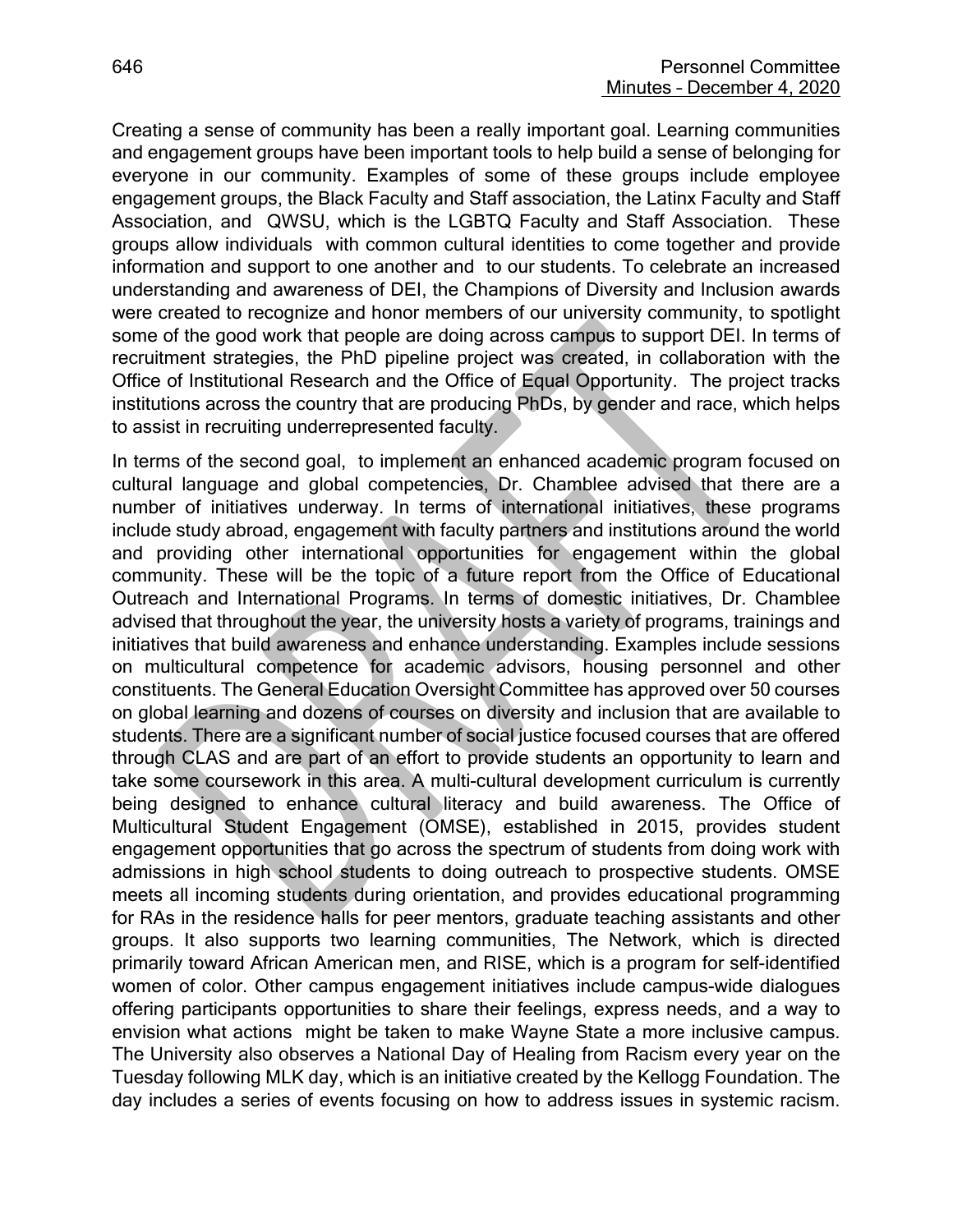Dr. Chamblee added that the most significant OMSE engagement over the past few years was diversity campus climate study conducted in early 2018. The survey results were presented to the campus community in April of 2019 and they are continuing to analyze the data for each of the schools and colleges, with a goal of developing recommendations based on what is learned from the study.

An outgrowth from some of the data identified in the climate study, the University is creating a process for reporting and responding to people who have experienced incidence(s) of bias or hostility based on one of their identities. Individuals do not know where to go when they witness or experience such an incident. Another important initiative, the Social Justice Action Committee, was launched by President Wilson in June 2020. Dr. Chamblee provided an overview of the structure of the committee, which is comprised of the chairs of seven working groups, along with other key leaders on campus, which include the President, Provost, the President of Academic Senate, a member of the Board of Governors and the Chief of Staff. The committee's charge was to examine policies, procedures and practices to identify and eliminate bias across the campus and then to recommend specific actions for immediate, medium and long term implementation to advance social justice and equity for everyone. The Committee convened their first meeting in early July, with many working groups meeting weekly. The goal was to complete work and submit recommendations to the President by November 2020. The reports are being compiled and the recommendations are being prioritized by those things that are immediately actionable. There is excitement and anticipation for what will come from these initiatives as the university moves forward. Dr. Chamblee's presentation concluded and the floor opened for questions.

With regard to the climate study, Governor Thompson asked what was learned about the experiences of students and faculty and staff of color as far as being included in the campus, and what the preliminary recommendations might be to address issues identified. Dr. Chamblee advised that there was not a lot of difference in the way people reacted based on race. One of the identity groups that did express concerns was those who identify as having a disability. There is an accessibility working group looking at how to support this population, both in terms of physical support as well as in other areas. They are still analyzing the qualitative data, which will provide more information about current concerns, and some of their experiences that may not have been identified in the quantitative data from the climate study. That could be the focus of a future presentation.

Mr. Villarosa commented on a concern from the Senate Policy Committee related to faculty participation and shared governance as it relates to some of the recommendations coming from the SJAC. The focus on hiring and retention of diverse faculty and staff has wide impact on the institution, and one of specific interest by the Senate. Some of the recommendations coming from SJAC discuss the creation of new administrative structures, and he raised a question as to whether the university would be better served by allocating additional resources to the Chief Diversity Office and OMSE rather than in creating new structures that would/could potentially be duplicative and need funding. Shared governance is very important, and not necessarily represented by the limited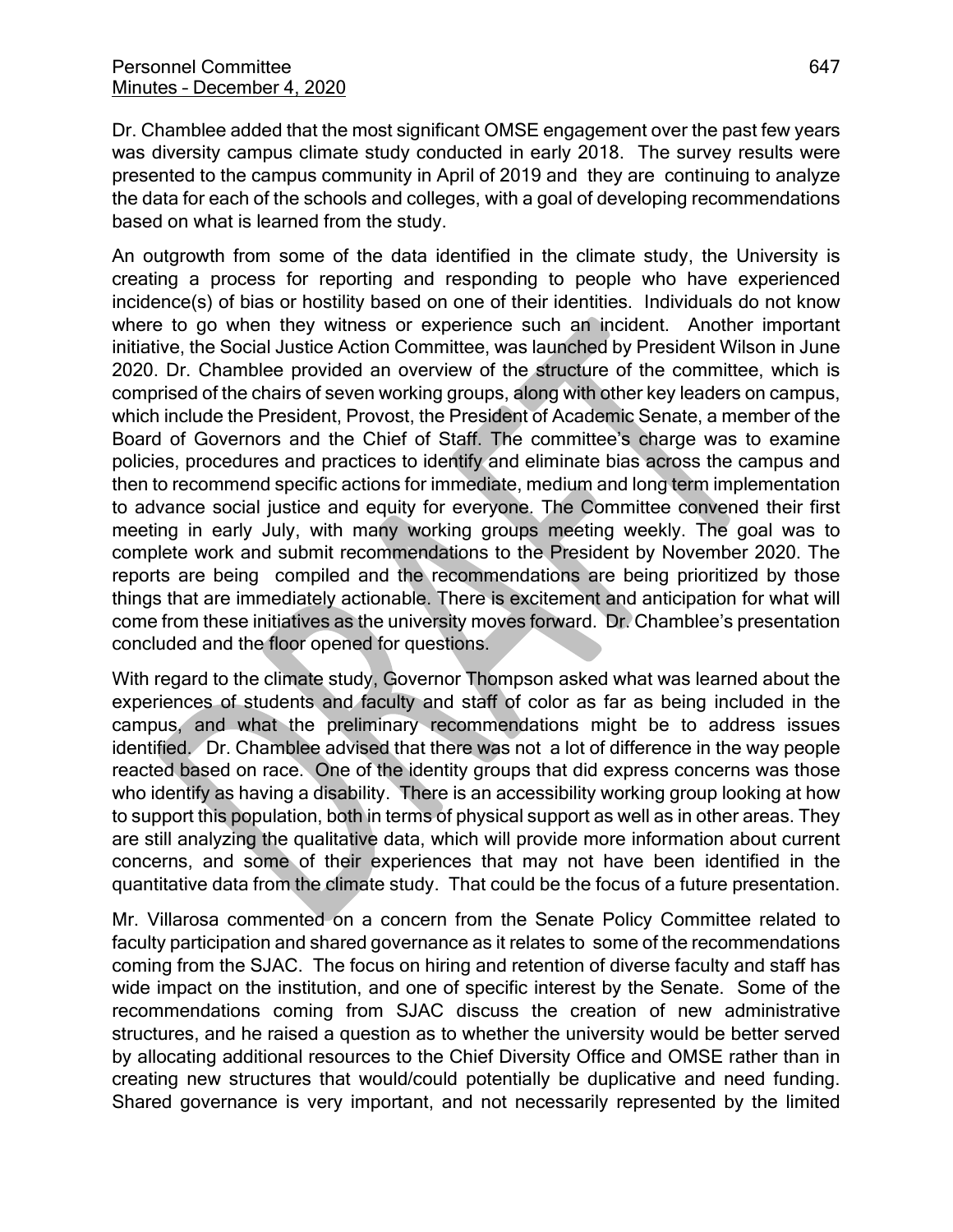participation of academic representatives on the working groups, or in the new administrative structure that has been outlined in the recommendations. He added that these important goals are shared by the Senate, but wondered if there was an alternative way to address them. Dr. Chamblee thanked Mr. Villarosa for his comments, and advised that the recommendations coming forward still need refinement. There will likely be further refinement on the concept of the DEI Council, and she advised that among other universities, it is not unusual for there to be a separate diversity/equity and inclusion committee or council. She added that she wants to be as engaged as possible, including with the Academic Senate, and believes that the Council can be formed in ways that provide necessary attention to these issues, and she thinks it can serve a very important function. She reiterated that there are a number of models, and they are still discussing what will work best here at Wayne State.

Governor O'Brien reiterated the importance of Dr. Chamblee's work and the Office of Diversity and Inclusion, and stressed that it needs adequate funding, which should be addressed in the upcoming budget cycle. It is integral to the mission of the University, and needs to be supported if it is to work on these important issues so critical to our students and to the university community. Governor Thompson agreed that this is a priority and important for the mission of the university, and should be funded accordingly. Governor O'Brien thanked Dr. Chamblee and Mr. Savalas and encouraged them to keep up their good work.

# AFFIRMATIVE ACTION STATUS REPORT

Louis Lessem, Vice President and General Counsel, provided a brief introduction to the next presentation. He advised that this has been an extraordinary year for the Board and for the University. One of the consequences of the pandemic has been a delay in the presentation of the 2019 Affirmative Action Status Report. The report and presentation for today's meeting has been modified, in reflection of these challenges, and contains highlights for 2019. It does not have details for 2020, which will be presented at a later date. He then introduced Nikki Wright, Associate VP for the Office of Equal Opportunity, for the presentation.

Ms. Wright thanked the committee for their time, and advised that the goal of today's presentation is to provide an overview of the university's affirmative action status in 2019 with the hope of coming back with a full report on the university status in June. The June presentation would include an update on Title IX.

Several university offices contributed to the information contained in this year's update, including the Office of General Counsel, the Office of Institutional Research and Analysis as well as the Division of Business and Finance Operations. The presentation highlights data collected in the areas of employment in academic and nonacademic staff, discrimination complaints and supplier diversity. Ms. Wright then reviewed a series of slides summarizing data in various categories of the report. She advised that the racial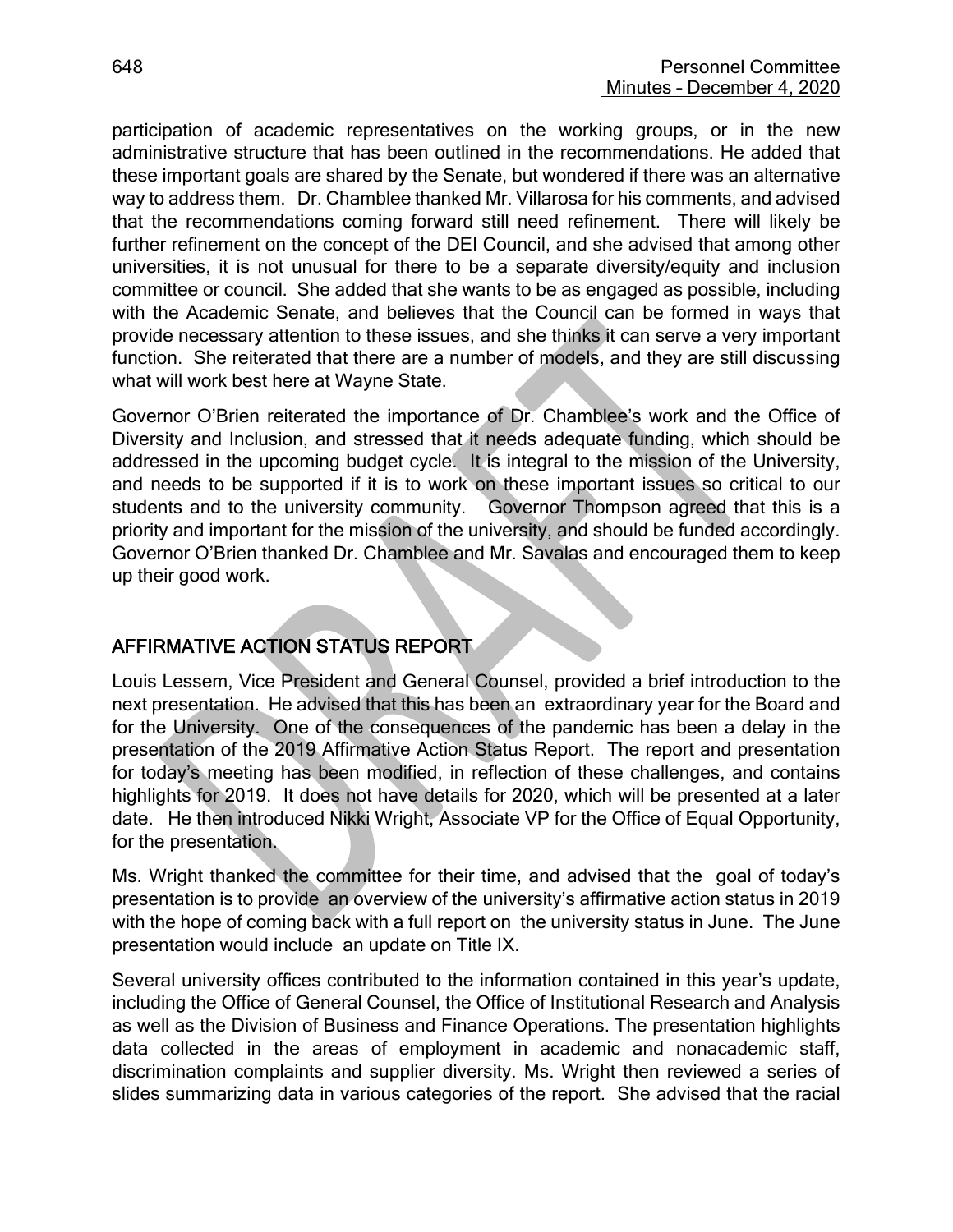makeup of Wayne's fulltime work force remained consistent between 2018 and 2019. In 2019 Wayne employed 4,953 fulltime employees, an increase of 37 employees over 2018. The charts show that minorities and white women are a significant portion (72%) of Wayne's fulltime population with minorities at 42% and white women at 30%. The minority population includes men and women within the race groups of Black, Asian, Hispanic, American-Indian, Alaska Native, Hawaiian, and Pacific Islander. In terms of head-count, 2019 had the highest employment of both women and minorities over the three year period 2017-2019. The number of women employed in 2019, 2740, shows an increase of 23 over 2018, and 62 more than 2017. In terms of minority employment, those data show 2096 minorities employed in 2019, 38 more than in 2018 and 58 more than in 2017. Ms. Wright next turned to EEO job categories by race and gender. Ms. Wright advised that the university employs 1,630 fulltime faculty. This includes tenure, tenure track and nontenure track employees, 709 of whom are women, comprising 43.5% of this category. In terms of minority representation, 537 of the faculty are minority. The largest category of employees is "Other professionals." That category includes positions such as accountants, analysts, certain HR professionals, EEO specialists, librarians, academic staff and advisors. In 2019, of the 2254 employees in this category, 967 were minorities, an increase of 49 employees from 2018. The category includes 1,445 women, representing 64.1% of this population, up 19 individuals from 2018. Ms. Wright highlighted similar statistics for the remaining EEO categories. The executive managerial group, which had six fewer individuals from the prior year, includes 300 people, of whom171 (or 56.9%) are women. There are 93 minorities in this group. Women represent 49.4% of the 85 technical jobs, with 35.3% being minorities.

Ms. Wright next turned to faculty, focusing on black and Hispanic faculty. She advised that there has been a steady increase in number of black and Hispanic faculty employed since 2015. There were 169 black and Hispanic faculty in 2019, an increase of 18 since 2015, although there was a decrease of 50 total faculty during the same period. She then reviewed composition of faculty by academic rank, including full, assistant and associate professors categorized by gender and race. During 2019, 30 women and 3 minorities were promoted from assistant professor to associate professor. The university is continuing to focus on improving the hiring and retention of diverse faculty. Ms. Wright advised that she serves as the co-chair of the Faculty Hiring and Retention Subcommittee of the President's Social Justice Action Committee, with Associate Provost Boris Baltes. The committee has made several recommendations to strategically support the hiring and retention of diverse faculty which will be reviewed by President Wilson in the near future. The university is also continuing to address the hiring and retention of diverse staff. Chief Human Resources Officer Carolyn Haffner chairs the Subcommittee on the Hiring and Retention of Diverse Staff, and they have also made several recommendations that support the hiring, retention and advancement of staff.

Turning to discrimination complaints handled by OEO, during 2019, OEO opened 29 inquiries and investigated 11 formal complaints. Initial inquiries are used to determine if there's sufficient factual support for the allegations to warrant a full investigation through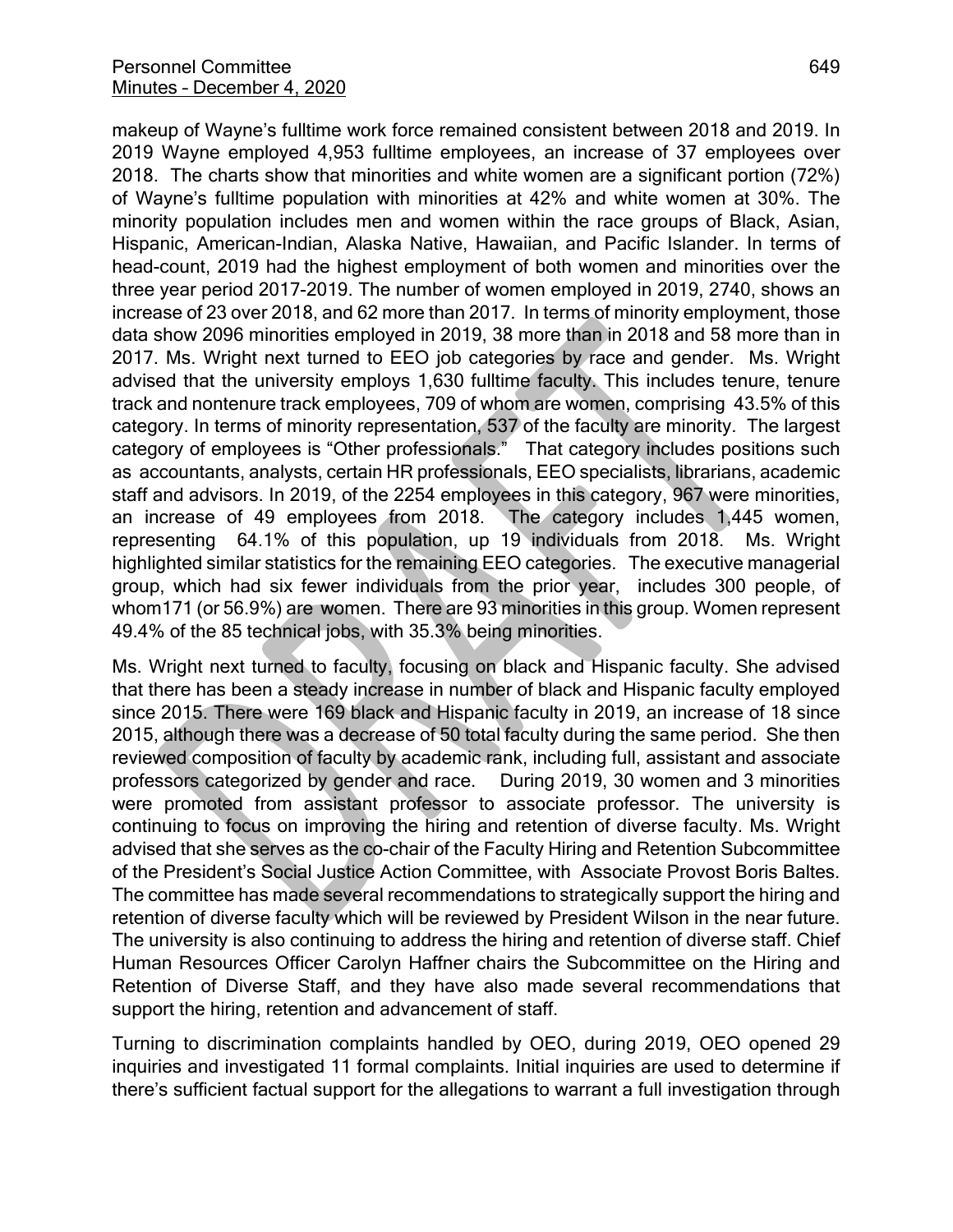the filing of a formal written complaint. Outside agency complaints are also included within the formal complaint number. Within a three-year period, 2019 had the highest number of initial inquiries at 29. While 2019 had the least number of formal complaints, at 11, Ms. Wright attributes the increase in filings to increased awareness of the existence of OEO. Looking at a 3-year comparison (2017-2019) on the category of complaints filed, the most significant changes occurred within the categories of race, sex and disability. Over the three-year period, race claims dropped by three. Sex claims dropped by two, age dropped by one, retaliation dropped by three, disability claims dropped by seven and the national origin and family claims returned to zero. The biggest change was the drop in disability claims from eight to one. Ms. Wright then asked Ken Doherty, Associate Vice President for Procurement and Strategic Sourcing, to review the information on supplier diversity.

Mr. Doherty reviewed a chart summarizing spending with minority and women suppliers over the period 2010 to 2019. He advised that the numbers for 2019 were not as robust as they had hoped. He explained that the highpoint for diversity spend was in 2017, at 9.16%. The main contributor for that year was nearly \$10 million in diverse tier two spending for the Mike Ilitch School of Business. In 2016, the prior year, the university saw another large year with a diverse supplier for furniture for the IBio building, and a second diverse supplier for the refurbishment of parking lot 12. In terms of women owned companies, between 2010 and 2014, the university's contract with AVI Food systems, a woman owned company, accounts for that spend. He advised that in more recent years, construction spending in the Detroit metropolitan area has grown, and the number of suppliers responding to bids has been limited, impacting the dollars spent in these categories. They have been looking for opportunities to reach out to diverse firms for more business. They are currently attending four or five trade fairs a year, reaching out to suppliers to try to encourage them to come to Wayne State. They are working with the Pure Michigan Business connect, PMBC, a program through the Michigan Economic Development Corporation, to bring a trade fair to Wayne State's campus in January. The hope is that the trade fair will identify 30 or 40 companies that are eager to do business with Wayne State. In addition to that, Mr. Doherty is a member of the Council for Supplier Diversity and Professionals. About 40 major organizations belong, including for example, Secure One, Lear, Delphi and many other major service industries like Comerica, other banks, Blue Cross Blue Shield, and so on. The University will be reaching out as strategic contracts and construction bids come up and ask if anyone can identify diverse suppliers that we may not be aware of, and will then reach out with special invitations to participate in our bids. Mr. Doherty advised that he is optimistic that they will be able to improve diverse spend in the future. They will continue to attend trade fairs for the Michigan Minority Supplier Development Council, for the Asian Pacific Chamber of Commerce, and the Hispanic Chambers of Commerce, among others. The floor then opened for questions.

Professor hoogland asked for a definition of "other disadvantage" in the chart regarding minority suppliers. Mr. Doherty explained that the category includes spend for physically disadvantaged owned businesses, LGBT and other small business categories. Professor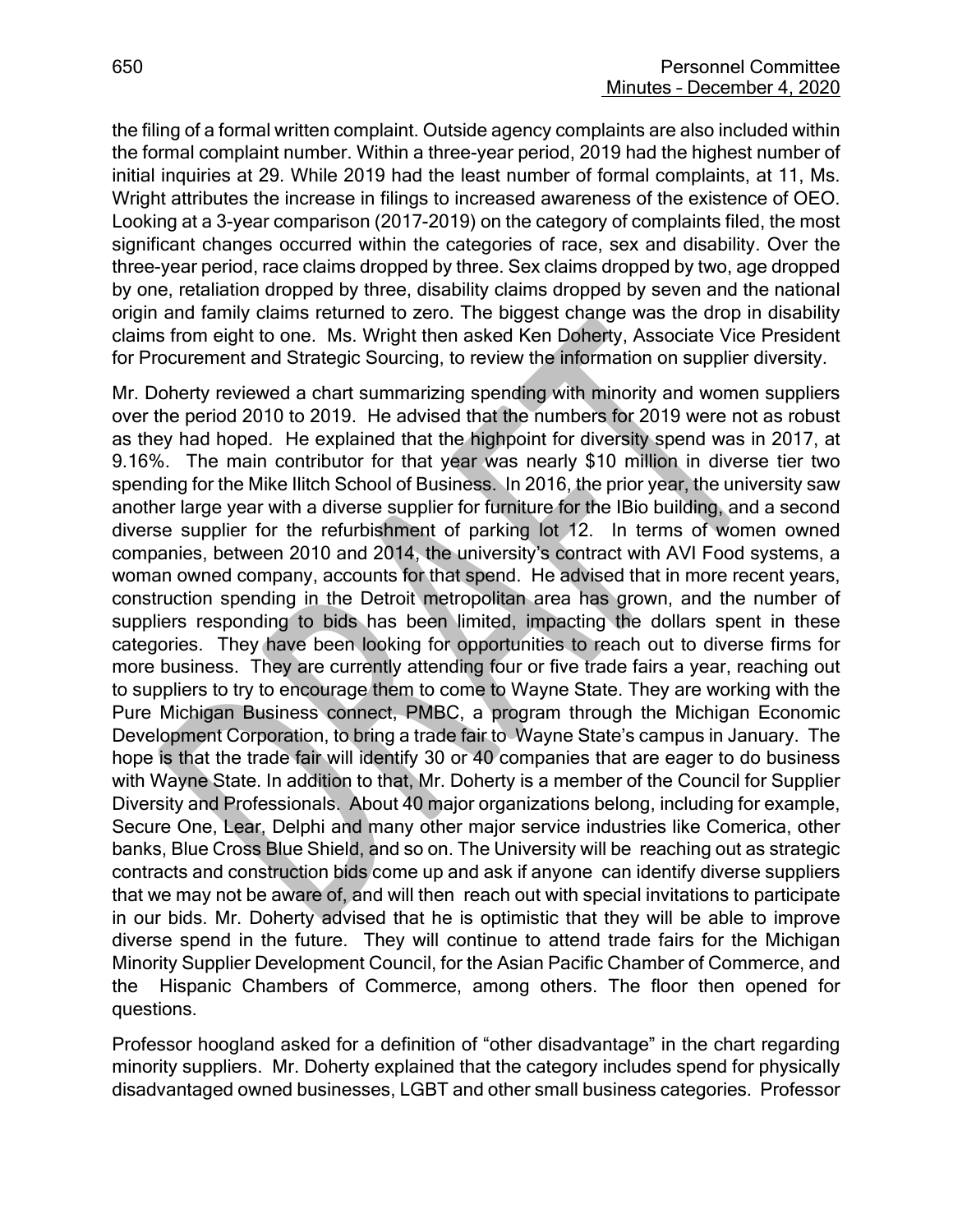hoogland then asked Ms. Wright about the category "sex". She understands it is a standardized term, but raised concerns that the term does not acknowledge the differences in gender, sex, and sexuality, and does not allow for any accountability of gender and sexual differences. Ms. Wright understands the concern, and advised that the categories are based on federal guidelines, but she would be happy to talk further with Professor hoogland about potential solutions on this issue.

Governor Gaffney suggested that Mr. Doherty may want to work closely with Rebecca Cooke and Rob Davenport on construction contracting, if that does not already occur, as local union contractors have a more diverse workforce than contractors from outside the area, and may help in this initiative. Mr. Villarosa asked Ms. Wright to add some additional context for the 29 initial complaints filed, given the earlier comment about an increased awareness of the OEO office. In reviewing the numbers for 2018, 12 of the 16 were filed by outside agencies, and he wondered whether or not that ratio was present in 2019. Ms. Wright responded that her office does a thorough investigation of all reports filed, from the pre-investigations on the initial reports to the formal complaints. She attributes the high number filed to more individuals knowing about the office and where to file a complaint. Mr. Villarosa returned to his earlier question, about the number of complaints filed by outside agencies and how many of the 29 filed in 2019 were filed by outside agencies. Ms. Wright advised that she did not have the number with her, but that it would be in the formal report when that is completed. VP Lessem added that any outside complaint, whether it has merit or not, would go to OEO to be handled. It would be characterized as a formal complaint, by virtue of the fact that it came from an outside agency. It is a consequence of the way the system is set up that, that all complaints go that office, and that they are not separately categorized.

Governor Busuito asked whether the University reaches out to disabled veterans groups involved in the building industry as a possible supplier source. Mr. Doherty advised that veterans groups are included in the "other" category reported.

Governor O'Brien stressed the importance of increasing the percentage of the diversity spend, and is glad that the university realizes that their numbers need to improve, and that they are trying to make connections with the business community and minority and affinity business groups. Given the proportion of minority population in Detroit, this should be a high priority for the university, and the diversity spend needs to include women, Latino, black, and disadvantaged. She encouraged Mr. Doherty to reach out to members of the Board for assistance, contacts and resources, as many have information that could help in this area. In turning to the status report, Governor O'Brien commented on the low number of Latino faculty, and believes that the university should make stronger efforts to have its faculty body look like the community it is trying to serve. She added that she believes the Faculty Senate is prepared to work with the administration on this issue, and urged Provost Clabo to work closely with the Senate. She believes that the university has the power to do better, and indicated that she is confident that it will.